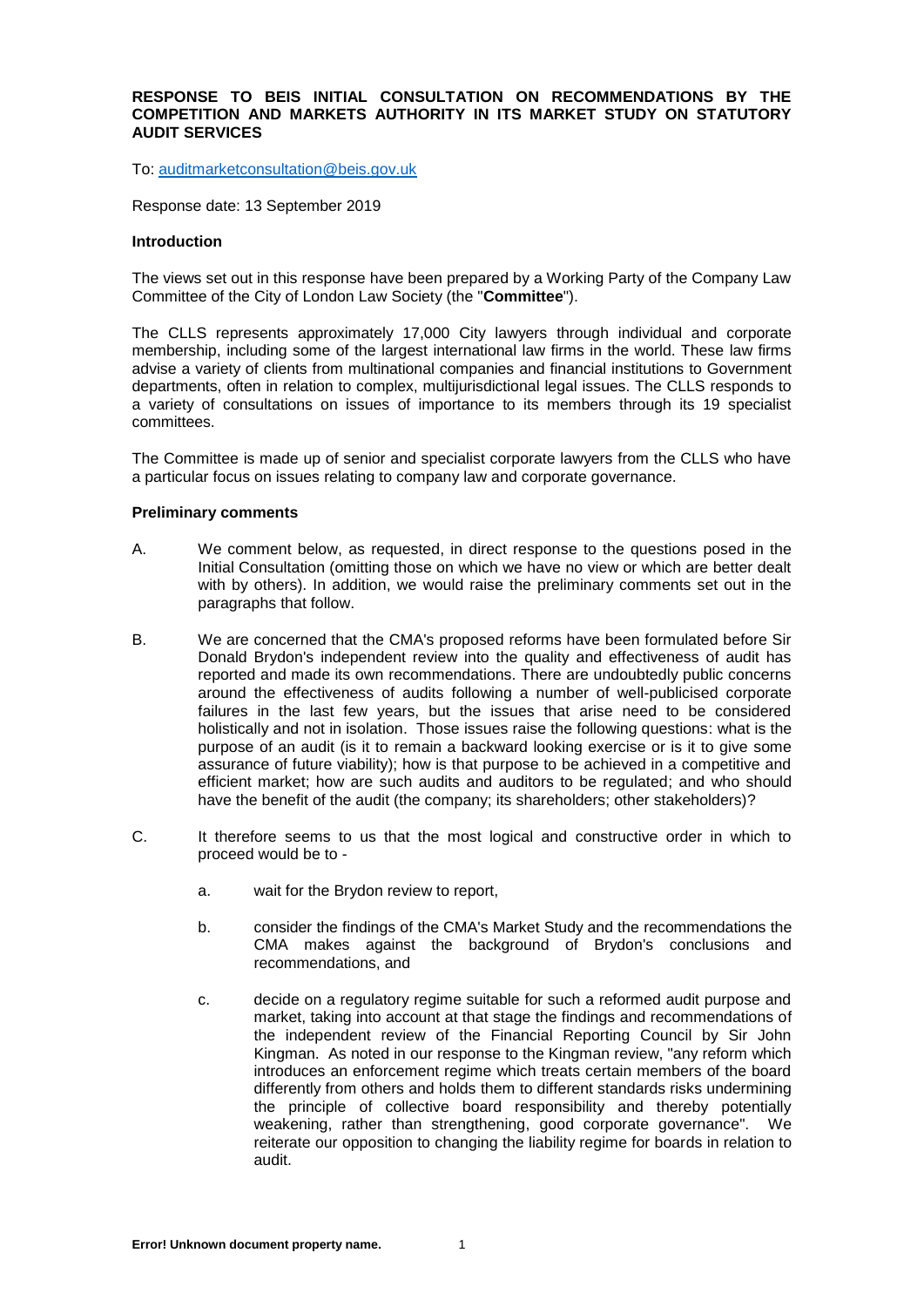Brydon is due to report by the end of 2019. Not to wait for his review and to begin to reach conclusions on the CMA's recommendations before decisions have been made on the purpose and future of audit in our view risks confusion and the introduction of ill-considered reforms which subsequently may have to be revisited.

- D. We also believe that there should be an acknowledgement that audit firms have begun to address a number of areas of concern examined by the CMA. For example, as the CMA notes, three of the Big Four firms have said that they will not carry out nonessential non-audit work for audit clients. Many audit committees have also made significant improvements in recent years in respect of the appointment and monitoring of auditors. Indeed, there is a heightened recognition among directors of both the far reaching consequences of poor quality audits and the harm that can be done to a very wide range of stakeholders as well as the reputational impact on corporate boards and individual directors as a result of audit failures. We consider that most audit committees exercise their duties carefully and diligently, focusing on the right outcomes at both the audit selection stage and throughout their engagement with the auditors.
- E. Government ministers have often cited the UK's world-leading reputation for excellent corporate governance, and it is worth flagging that much of that governance regime rests on voluntary compliance on a "comply or explain" basis rather than regulation or statute. We have a general concern that more new regulation in this area may not be the best solution that is most likely to succeed in its aims. We note, in particular, that the CMA itself accepts that rules and regulations can have unintended consequences and exacerbate rather than solve existing problems (see paragraphs 3.108 to 3.112 and 3.118 to 3.123 of the CMA final report). We believe that voluntary solutions, with strong and clear guidance from regulators and the widespread publicising of examples of best practice, will often be a better and more flexible solution that can be implemented more quickly and easily adapted to meet changing circumstances.
- F. The CMA Market Study is concerned mostly with FTSE 350 companies, but the BEIS Initial Consultation is not clear whether proposed reforms will apply only to the FTSE 350, to all listed companies or to some wider group which might include other Public Interest Entities (however they may come to be defined) and large private companies. We believe that any reforms that are proceeded with should start with the FTSE 350 and only be extended to a wider group once they have proved to be effective and it can be demonstrated that such other companies are in need of the same reforms.
- G. We also note that the CMA's proposals do not appear to offer any solution to and in some cases, worsen the position of - those companies seen as being "risky" who, as a consequence, struggle to find an audit firm that is both capable of carrying out their audit and willing to be appointed.
- H. We have comments on two particular points made in the CMA Market Study final report
	- a. In several places the final report refers to an audit committee as "representing" the interests of shareholders (see paragraphs 3.10, 3.16, 3.67 and 3.81). An audit committee and the company's board are accountable to shareholders and they report to shareholders in a company's annual report, but it is not correct to say that they represent shareholders. No director, executive or non-executive, should be regarded as representing shareholders, either individual shareholders or shareholders as a body. The duty of all directors (under s.172, Companies Act 2006) is to act in the way they consider, in good faith, most likely to promote the success of the company for the benefit of shareholders as a whole, having regard, amongst other matters, to the stakeholder factors set out in s.172(1). It is relevant to the role of the audit committee and the CMA's proposals that these stakeholder factors include the interests of the company's employees, the need to foster business relationships with suppliers, customers and others, the desirability of the company maintaining a reputation for high standards of business conduct, and the need to act fairly between shareholders of the company. Equally, the UK Corporate Governance Code encourages boards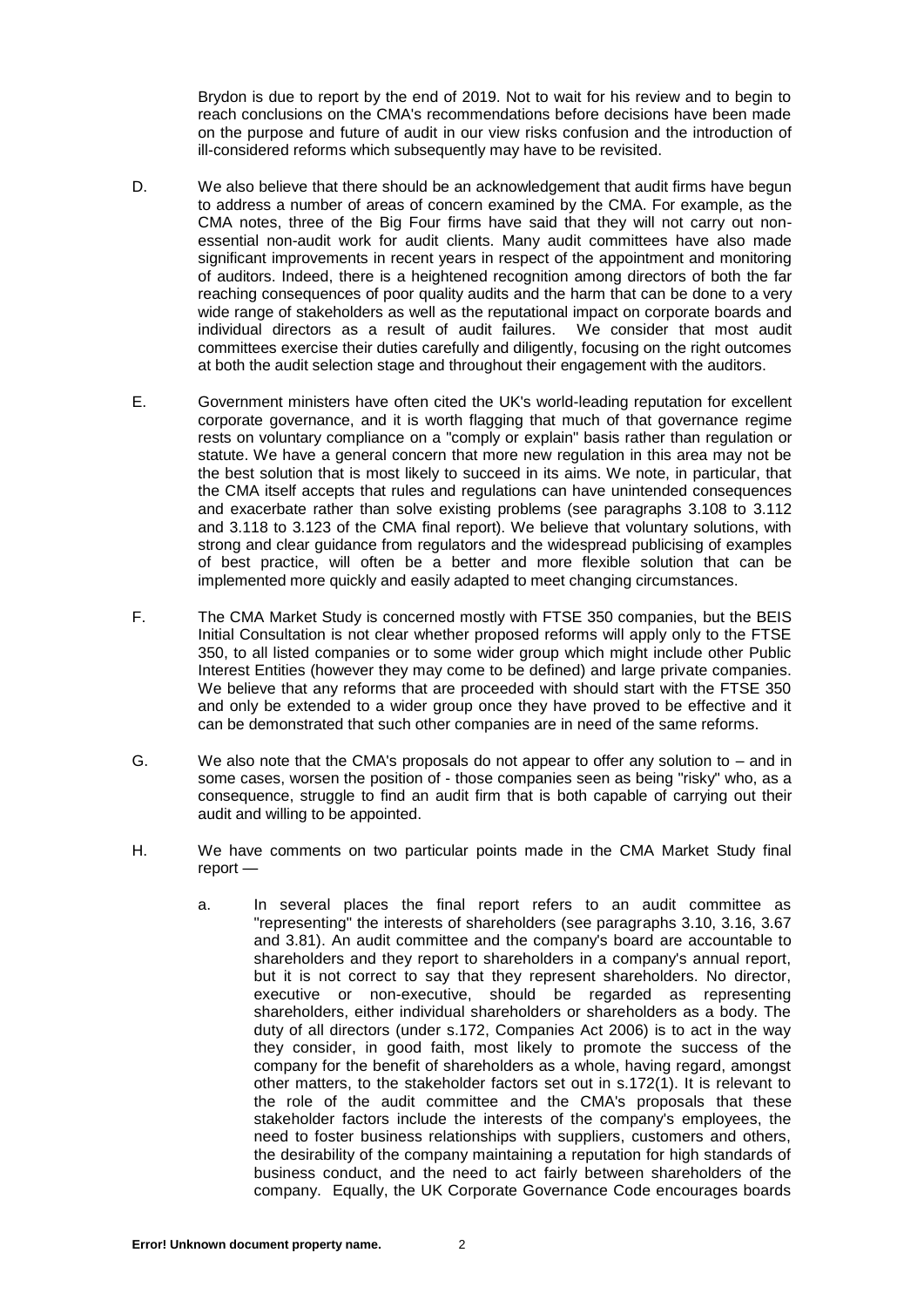to engage with and obtain the views of shareholders on a range of issues. These are not, however, separate duties but simply matters to which directors should have regard when discharging their legal duty under s.172. It is this duty which should inform any proposals that are to be made in respect of audit committees. (Note also that the UK Corporate Governance Code contains no suggestion that an audit committee represents shareholders.)

- b. There are numerous references in the CMA's final report to weight being given to factors such as "cultural fit" and "chemistry" when auditors are selected by an audit committee. We agree that major factors in the selection of auditors should be their independence, scepticism and challenge and that closeness to management should not be a factor, but we nonetheless believe that it is legitimate for an audit committee to seek an auditor that will have an open and transparent relationship with management and a good understanding of the business of the company and the sector in which it operates. While scepticism is a very necessary quality in an auditor, there is a risk that it can arise from a simple lack of familiarity with a particular business sector. It may be that references by audit committees to the desirability of a "cultural fit" are no more than a wish for such openness, understanding and a good knowledge of the type of business to be audited. "Cultural fit" should not be inferred as implying a lack of robustness or independence.
- **1. Do you agree that the new regulator should be given broad powers to mandate standards for the appointment and oversight of auditors, to monitor compliance and take remedial action? What should those powers look like and how do you think those powers would sit with the proposals in Sir John Kingman's review of the Financial Reporting Council?**
- 1.1 We question whether more regulation is the best means of dealing with the issues identified by the CMA. Regulation can be inflexible, require legislative time, can have unintended consequences and increase bureaucracy. Instead, we think it preferable to build on the acknowledged success of the UK's corporate governance regime and for the regulator to issue guidance covering the areas of concern. Audit committees might then be required to confirm the extent to which they have complied with the guidance, and, where they have not, to explain the reasons why. The CMA acknowledges that some audit committees are effective in overseeing the activities of auditors (paragraph 5.2 of its final report) and such examples of best practice should be widely publicised by the regulator. (Indeed, in our view, many audit committees are effective in overseeing the activities of auditors, so there should be no shortage of examples.) Experience in other areas of corporate governance suggests that, with a "comply or explain" regime, reported levels of compliance are very high (because few wish to be forced to admit publicly that they do not comply) and that examples of best practice are soon adopted. We are not convinced that making standards legally enforceable necessarily leads to better or higher levels of compliance or better outcomes for relevant stakeholders.
- 1.2 It is also a reality that once standards are committed to legislation or regulation they will tend to be interpreted on a conservative basis. As a result, audit committees and their advisers will be cautious in ensuring that there can be no suggestion that they are in breach. As a consequence, the pool of available independent, conflict-free auditors from which an audit committee can (or is willing to) chose a high quality auditor may be reduced even further and the aim of increased competition not be achieved.
- 1.3 In any event, paragraph 5.3 of the final report acknowledges that there is some overlap between existing regulation and codes and any likely new standards, but concludes that what is needed is a set of enforcement powers which do not exist in the current governance framework. We are sceptical that new enforcement powers are needed or will achieve better levels of compliance or better outcomes for relevant stakeholders. Rather, we believe that these goals are more likely to be achieved by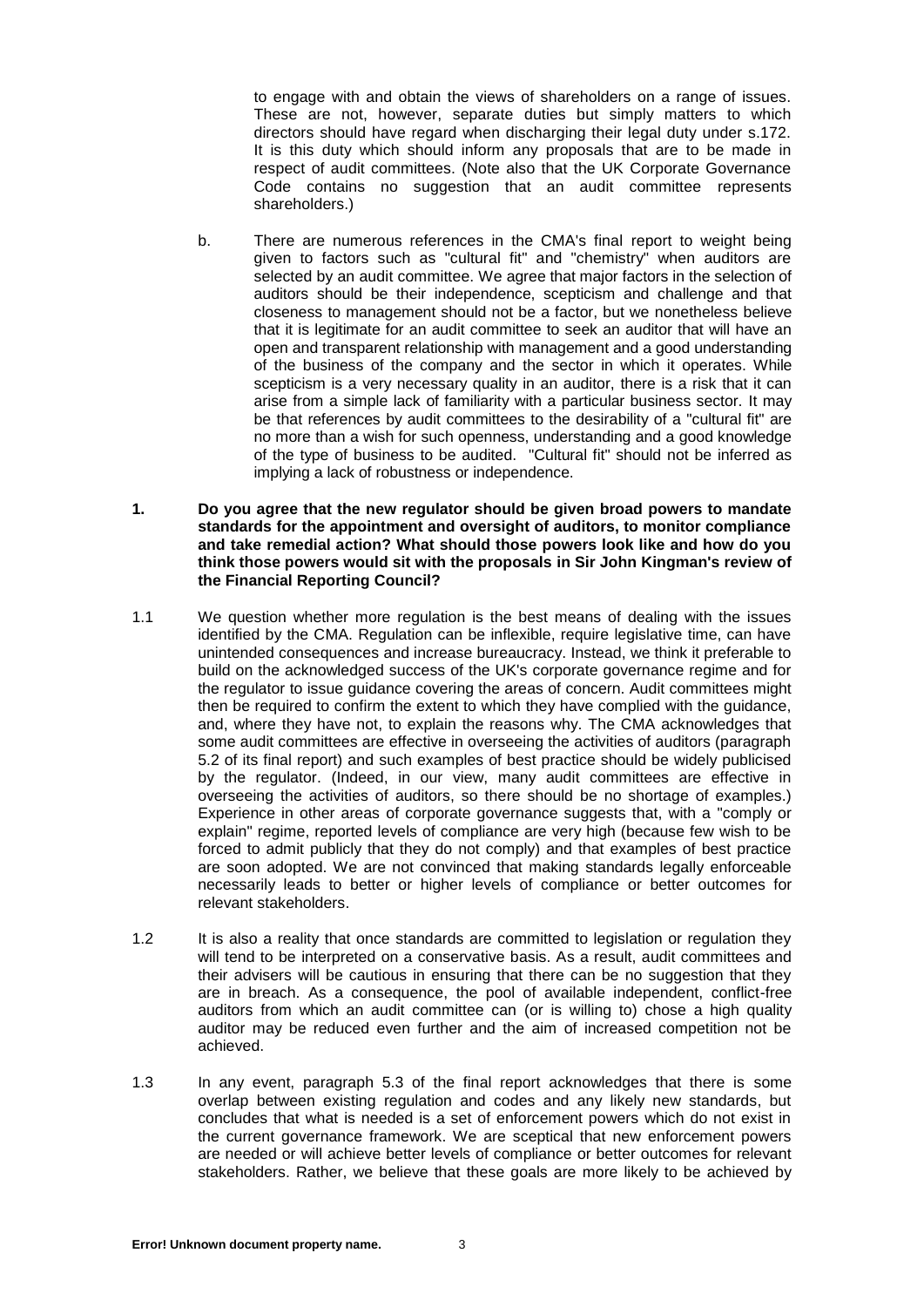better guidance to audit committees on how to comply with existing standards and greater use of best practice examples.

- 1.4 If the regulator is to be given new powers, we are concerned at the vagueness of the proposals from the CMA, both as to the minimum standards for the appointment and oversight of auditors and for monitoring compliance with the standards and taking remedial action where necessary. No detail is given as to what those powers might be. Once detailed proposals have been developed, they should be subject to further public consultation.
- 1.5 Any new powers given to the regulator should be proportionate and consistent with other relevant regimes. We are concerned that if the enacted proposals go much beyond the current scope of regulation and practice in other comparable regimes, the attractiveness of the UK as a place to do business may be adversely affected.
- 1.6 We are also concerned at the size of the task that might be given to the regulator, the requirement for skilled staff at the regulator to apply the new regulations and to monitor compliance, and the associated cost. Thought needs to be given to where these resources are to come from and the availability of sufficient resource (monetary or personnel) within companies (particularly smaller ones) to comply with extensive new regulation.
- 1.7 We do not believe it is necessary or desirable for the regulator to have the right to place an observer on an audit committee. In practice, the presence of an outsider, particularly one from a regulator, is likely to have an artificial and potentially chilling effect on any meeting and will not necessarily give the observer a true understanding of the committee, its members or the business it is transacting. The presence of the regulator is in practice likely to inhibit a full and frank exchange of views which will always be an important necessity for an audit committee, particularly when it is meeting the company's auditors, and may result in a "tick box" mentality and approach. An observer is also unlikely to have sufficient information on the company's business and audit process, including past audit decisions, to be able to make a worthwhile assessment of the committee. We are not clear, in any event, what powers it is intended the observer or regulator would have as a consequence of an adverse assessment. We believe the objective of overseeing how an audit committee appoints an auditor may be achieved through the CMA's proposals for transparency of audit tenders and appointments. If further intervention is deemed necessary, rather than placing an observer on the board, a better option would be to increase contact between the regulator and an audit chair so that the regulator has a direct means of receiving relevant information from the committee and of communicating to the committee its concerns, advice and guidance. In addition, the regulator could retain the option of requiring a meeting with a proposed lead audit partner prior to appointment.
- 1.8 We believe that any practice whereby the regulator writes direct to a company's shareholders should be used with great caution. The regulator should first communicate direct with the company which is the object of its regulation and, in extreme cases, where failings have not been taken onboard and resolved and after due warning, the regulator may make those communications public (subject, where appropriate, to necessary confidentiality considerations). It is then for shareholders to hold directors accountable for their actions and omissions. The regulator should not, save in rare cases (such as when a company has failed to fulfil its obligations to pass information to its shareholders) seek to circumvent these normal lines of accountability. Regulators need, in any event, to be mindful of the interests of all investors and other stakeholders in the audit process and if there are concerns that merit being addressed in this way, then this would be better done through a public intervention rather than by writing just to shareholders or only certain shareholders. Note also that shareholders may need a means to raise concerns with the regulator as a last resort, where engagement with the audit committee and board has not worked. See also our comments in response to question 3 below (in particular, paragraph 3.4).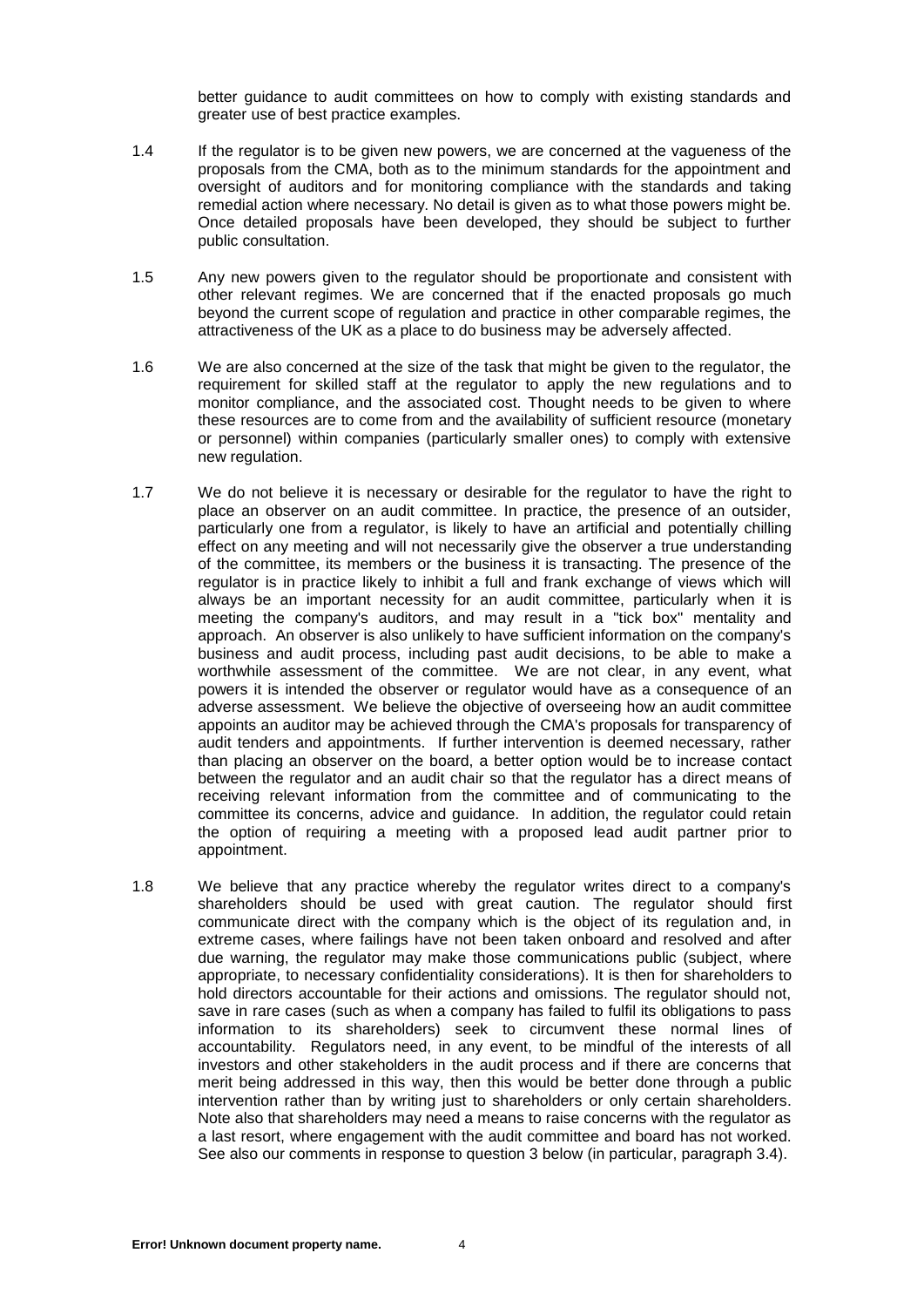- **2. What comments do you have on the ways the regulator should exercise these new powers?**
	- **For instance, do you have any comments on the conditions that should be met for the regulator to exercise its powers to take remedial action?**
	- **Are there particular events (such as a poor audit quality review, early departure of an auditor or a significant restatement of the company's accounts) which should trigger the regulator's involvement?**
- 2.1 The regulator's criteria for when it will take remedial action should be made public at the time it is granted any such powers. We believe that such powers should be used sparingly and proportionately, having given the company concerned reasonable opportunity for compliance and after due warning as to the consequences.
- 2.2 We agree that the particular events stated in the question might trigger the regulator's involvement, but there may be other equally serious events that, as a practical matter, would have a comparable effect on confidence in the company's reporting. We note that Kingman's suggestion that the regulator should be able to pre-clear the treatment of potentially contentious issues may reduce the need for any subsequent regulatory intervention.
- 2.3 See also our comments in paragraphs 1.5 and 1.8 above.

# 3. **How should the regulator engage shareholders in monitoring compliance and taking remedial action?**

- 3.1 Although the CMA final report refers to the concerns of shareholders as to the effectiveness of audit committees, our understanding is that when some companies seek to engage with major shareholders they can find it difficult to elicit a response. The CMA acknowledges (paragraph 3.67) that "most stakeholders we spoke to suggested that investors have little engagement with audit matters". The reality is that most investors lack the internal resource for such engagement and do not give it sufficient priority over other demands.
- 3.2 The work of the Investor Forum is a notable exception to this lack of engagement and the Forum's annual reports disclose some success stories. Where the regulator has successfully engaged with an audit committee, the regulator might give details of that engagement in its own annual report (subject to confidentiality concerns) in order to bring transparency to its work and to encourage similar cooperation.
- 3.3 We believe this is principally a matter of good investor stewardship and should be left to the various initiatives already in train to improve investor engagement.
- 3.4 As noted above in paragraph 1.8, we do not believe the regulator should be engaging directly with shareholders, save in the most extreme cases. If the regulator is to contact shareholders it should ensure that it treats all shareholders equally and does not communicate only with certain large or influential investors. It will also need to take great care not to communicate price-sensitive information with the attendant risks of market abuse.

## **4. What would be the most cost-effective option for enabling greater regulatory oversight of audit committees? Please provide evidence where possible.**

4.1 We do not believe that cost-effectiveness should be the overriding factor in deciding the nature of regulatory oversight of audit committees. That said, we believe the most cost-effective means of increasing the effectiveness of audit committees is better guidance and more examples of good practice and potentially a "comply or explain" regime, rather than more mandatory regulation. See our comments in paragraphs 1.1 to 1.3 above. As noted in 1.7 above, we also believe the objective of overseeing how an audit committee appoints an auditor may be achieved through the CMA's proposals for transparency of audit tenders and appointments.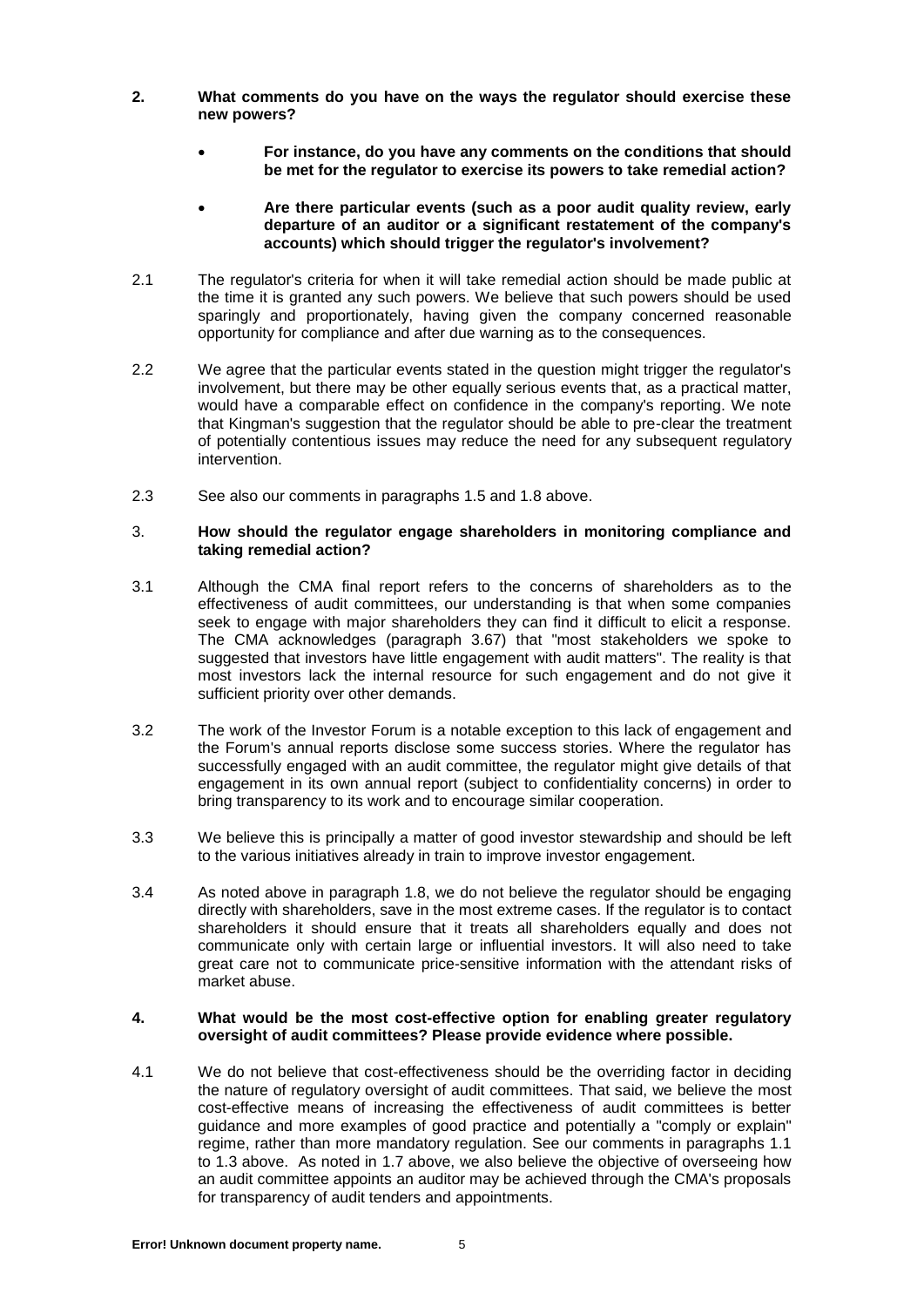## **5. Do you agree with the CMA's joint audit proposal as developed since its interim study in December?**

- 5.1 We are sceptical that the CMA's joint audit proposal will be an efficient or effective solution to the problems identified by the CMA. In its first recommendation (on audit committee scrutiny) the CMA is clear that its overriding aim is to achieve high quality audits. We agree with that aim. In its second recommendation (for joint audit) the CMA says its aim is to improve the resilience of the audit market and that increasing the number of credible audit firms will lead to stronger competition "leading ultimately to better audit quality" (paragraph 6.10). We believe that high quality audits should remain the pre-eminent aim of all of these reforms and not just something that might "ultimately" be achieved.
- 5.2 The CMA's final report (paragraph 6.12) summarises the views of those who believe joint audits do present a risk to audit quality and we find those views convincing. We note that the CMA does not accept that those risks are significant. We would nonetheless argue that if there is any material risk to audit quality that risk should be avoided. The aims of improving the resilience of the audit market and achieving stronger competition must be achieved by other means that do not risk audit quality.
- 5.3 We are also concerned that the joint audit proposal seems to have garnered very little support from those who will need to implement it. Paragraph 6.12 of the CMA final report notes that opposition or reservations were expressed by the Big Four firms, one of the main challenger firms (BDO), the 100 Group of FTSE 100 finance directors, and by audit committee chairs. Such a major reform should only go ahead if there is a reasonable consensus amongst the parties involved that it can be made to work and to achieve its aims.
- 5.4 One flaw we see in the proposal is that it will not achieve its aim of introducing challenger firms to more complex audits (and so prepare them to take on such audits in competition with the Big Four) because the CMA's proposal is that the most complex audits will be excluded from the requirement for a joint audit. That seems to us to be illogical and an admission that the proposal is unlikely to work — if a challenger firm is not capable of participating in a joint audit of a very complex company, why is it thought capable of participating in a joint audit, signing a joint audit report and taking responsibility for the whole of the audit of a company which may be only slightly less complex. How is that artificial distinction to be made on an objective basis – size, geography, nature of business activity? Although we would question whether size and/or geographic spread necessarily equate to complexity, these factors may bring their own challenges. If a challenger firm can be schooled in the complexities of an audit for a company that is, say, towards the bottom of the FTSE 350, why can it not also be schooled in the complexities of an audit at the top of the FTSE 100. If it is not capable of the latter, will it be capable of the former?
- 5.5 We note from the CMA report (paragraph 6.49) that 44% of French companies in the SBF 120 are audited by two Big Four firms rather than by a Big Four firm and a challenger firm. The CMA's proposal that all FTSE 350 companies undergoing a joint audit should use a challenger firm is not supported by the French experience. We are also not aware of any evidence suggesting that either audit quality or competition amongst audit firms is materially better in France than in the UK (the audit market in France being dominated largely by the Big Four plus Mazars).
- 5.6 Our conclusion is that audit committees (and shareholders) should be left to select the auditor they believe best able to deliver a high quality audit. They should not be shackled in achieving that aim by being forced to appoint joint auditors as part of an education exercise to improve audit competition in the future. It is inconsistent on the one hand to seek to impose more regulation on audit committees with the aim of achieving higher quality audits, but on the other to prevent them from appointing the auditor or auditors they believe can best deliver that quality.
- 5.7 We also have some practical questions -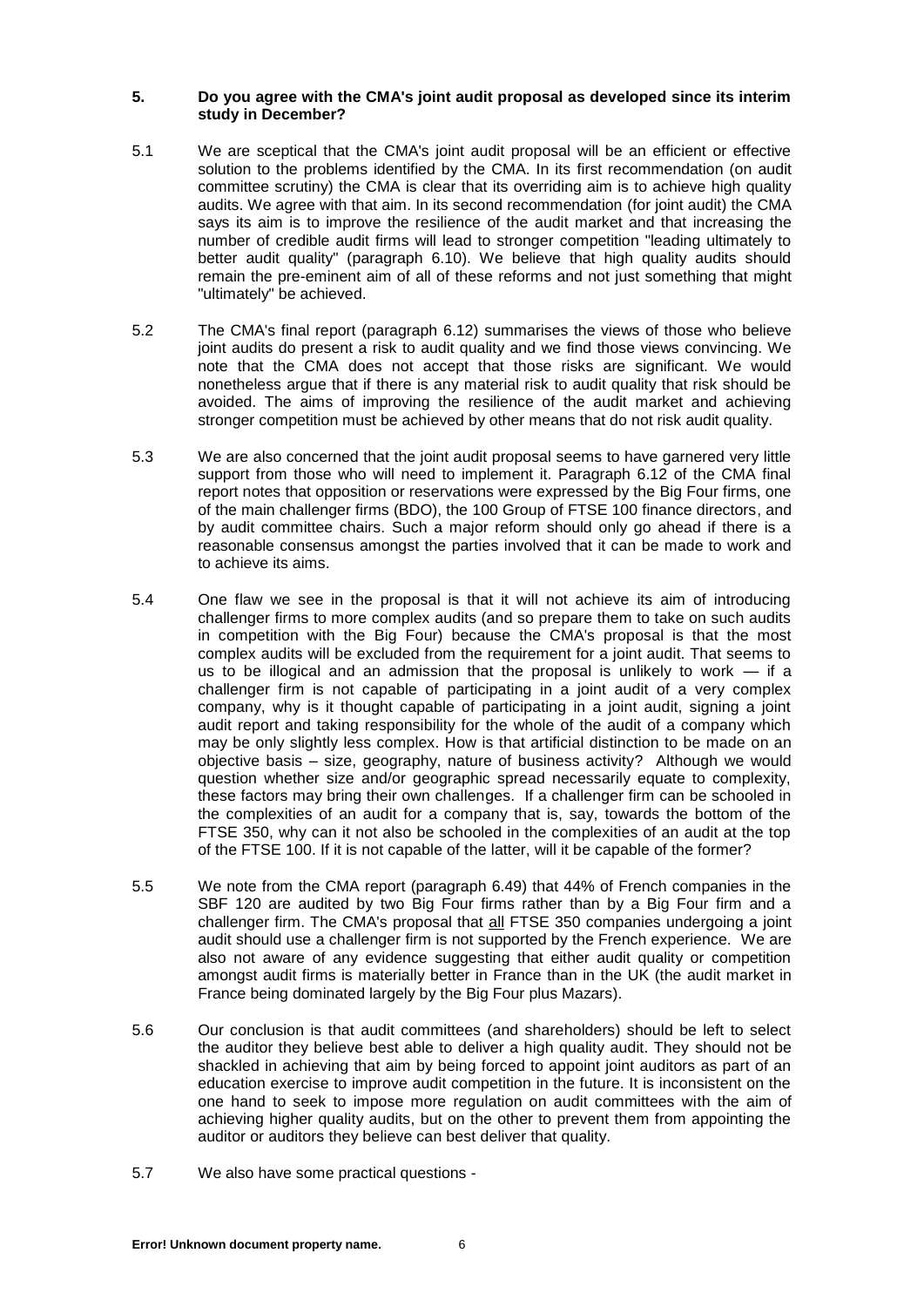- 5.7.1 Is there any assurance that the challenger firms will have the resources to participate in these joint audits? Will they be able to recruit the necessary personnel and/or provide the necessary geographical coverage?
- 5.7.2 What will happen if the two joint audit firms cannot agree on an issue? No mention is made in the proposal of any means of resolving a disagreement which would delay the signing of the audit report and so the publication and filing of the accounts.
- 5.7.3 Will a Big Four firm and challenger firm be allowed to team up and respond to an audit tender as a part of a single proposal? Will the same two firms be allowed to do that on a regular basis (no doubt arguing that they are a proven team that can work well together)? If so, will that not turn the Big Four into the Big Four each with its tied challenger firm, and will that not reduce the likelihood of greater competition?
- 5.7.4 Some large companies take up to two years to transition from one auditor to another. If the two firms engaged in a joint audit are to be appointed and retire at different times, there is a risk of a company being in a constant state of flux with its audit. Would that not pose a challenge to audit quality?
- 5.7.5 How will overseas companies be affected by this proposal for example, companies within the FTSE 350 that are incorporated outside the UK which will have their own jurisdiction's requirements as to audit, and overseas subsidiaries of a UK parent that are included within a group audit of consolidated accounts?
- 5.8 We believe that, rather than impose joint audits on all (or most of) the FTSE 350 as a blanket answer to a competition problem, a better proposal would be to use peer reviews targeted on particular companies where there are doubts about the efficacy or quality of a particular audit. In addition, every FTSE 350 company might be required to undergo a peer review on a periodic basis (say, every five years). Such reviews would ensure high quality audits and, if carried out by a capable challenger firm, would also serve the CMA's purpose of providing experience of more complex audit issues. (See our additional comments on peer reviews in paragraph 13.4 below.)
- 5.9 See also our comments on auditor liability in response to question 8.

# **6. Do you agree with the CMA's proposed exemptions to the joint audit proposals? How should the regulator decide whether a company should qualify for the proposed exemption for complex companies?**

- 6.1 If the joint audit proposal were to proceed with its aim of widening competition, we agree that it should not apply to a FTSE 350 company that has selected a challenger firm as a sole auditor. As explained in paragraph 5.4 above, we do not think the exemption for complex audits is logical. If that were to remain in the proposal, we think the regulator would need to be very clear as to its criteria for deciding that a company is to be exempt and for maintaining that exemption. We fear the regulator may be inundated with applications from companies for an exemption.
- **7. Do you agree that challenger firms currently have capacity to provide joint audit services to the FTSE350? If a staged approach were needed, how should the regulator make it work most effectively? If not immediately, how quickly could challenger firms build sufficient capacity for joint audit to be practised across the whole of the FTSE350?**
- 7.1 We do not comment on whether challenger firms currently have capacity to provide joint audit services to the FTSE 350, nor how quickly they could build sufficient capacity.
- 7.2 We are not clear whether the question about a staged approach relates to joint audits only being required when an audit is next put out to tender (with which we agree), or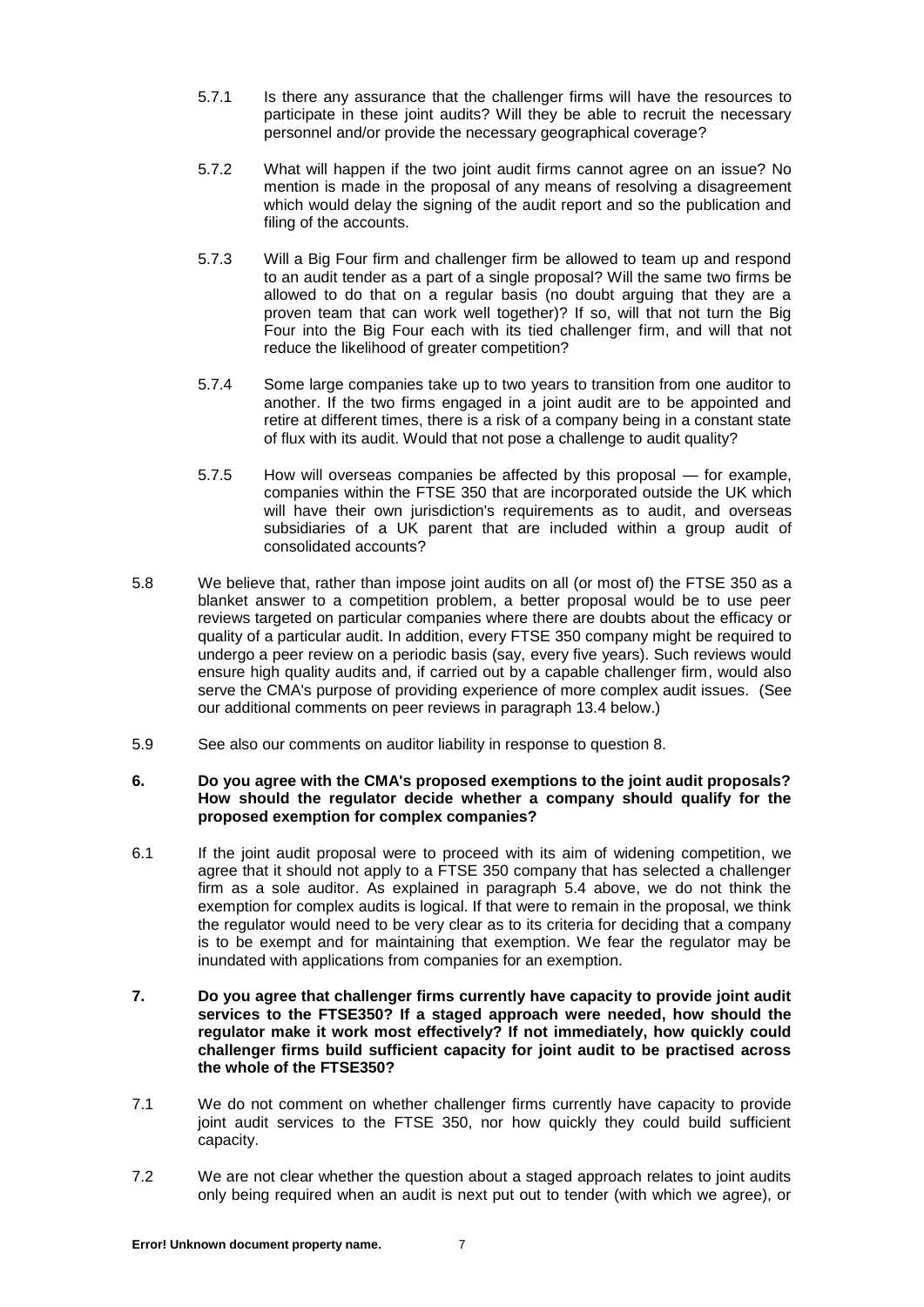whether it refers to the two firms being appointed and retiring at different times (which we think should not be prescribed but left to the audit firms and the company to decide).

# **8. Do you agree with the CMA's recommendation that the liability regime would not need to be amended if the joint audit proposal were implemented?**

- 8.1 We agree that, if firms are to be jointly responsible for an audit report, there should be joint and several liability for the two firms. We note, however, that auditor liability is one of the issues to be examined and reported on by the Brydon review which we believe is another reason why the question of joint audit should not be decided before Brydon has reported and his conclusions have been considered.
- 8.2 We are not clear exactly how the CMA envisages joint and several liability for joint auditors would work in practice and so we find it difficult to answer this question conclusively. In particular —
	- 8.2.1 will the two firms be allowed to conclude in advance a contribution agreement, apportioning liability between themselves in whatever way they agree?
	- 8.2.2 have insurers been approached as to the likely cost of insuring a joint audit of a FTSE 100 or 250 company for a challenger firm? Is that a cost that the challenger firms are willing and able to bear? Recent press reports suggest that insurance costs are increasing and are an increasingly large overhead for audit firms. (We note from the CMA final report (paragraph 6.61) that most firms argued for proportionate liability as opposed to joint and several liability.)
	- 8.2.3 has the CMA looked at insurance arrangements in France for joint audits (where we understand audit firm insurance arrangements are different from those in the UK)?
- 8.3 In the absence of reform of auditor liability, we believe there is a strong risk that the cost and complexity of joint audits will be significantly more than the CMA seems to anticipate. Liability limitation agreements are hardly ever used and even the CMA seems pessimistic that this will change when it says (paragraph 6.66 of its final report) that "it is not inconceivable that the introduction of joint audit may lead to firms and shareholders taking a different view". Note also that FTSE 350 companies with shares registered in the US would be subject to the view of the Securities and Exchange Commission that limitation of liability is inconsistent with auditor independence.

## **9. Do you have any suggestions for how a joint audit could be carried out most efficiently?**

We have no comment.

**10. The academic literature cited in the CMA's report suggests the joint audit proposal would lead to an increased cost of 25-50%. Do you agree with this estimate?**

We have no comment.

## **11. Do you agree with the CMA's assessment of the alternatives to joint audit, including shared audit?**

- 11.1 As indicated in paragraph 5.8 above, we believe that a targeted peer review is a preferable alternative to joint audits.
- 11.2 In our view, a market share cap on audits would not really be a practical solution as, among other things, it may lead to a reduction in competition and choice for some companies during the auditor selection period if an audit firm is at its capped limit.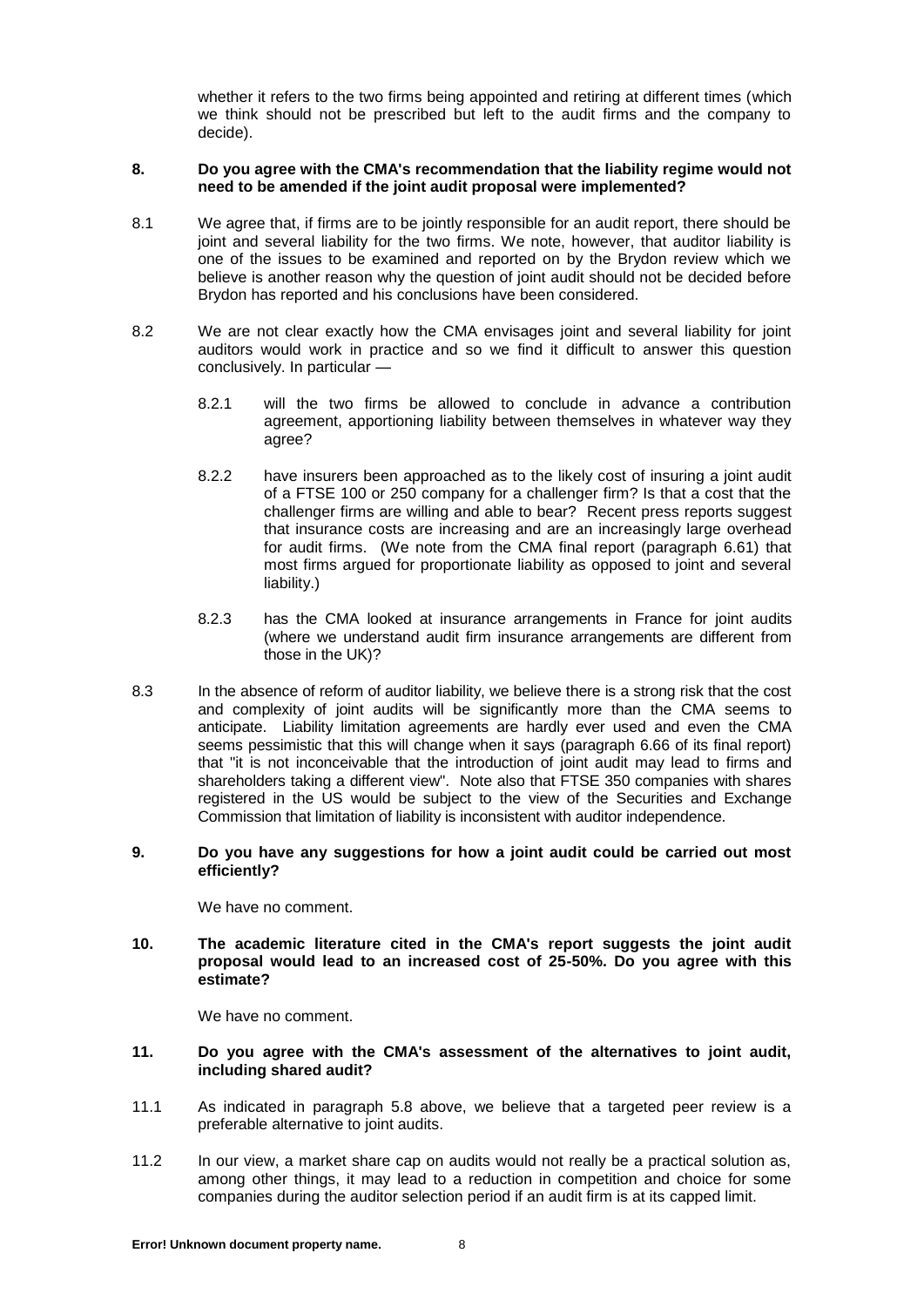#### **12. How strongly will the CMA's proposals improve competition in the wider audit market, and are there any additional measures needed to ensure that those impacts are maximised?**

- 12.1 As explained in paragraph 5.1 above, we believe that audit quality should be the preeminent aim of any reforms in priority to improved competition. We are, in any event, sceptical that the joint audit proposal will achieve improved competition. The CMA says it will take ten years for all FTSE 350 companies (other than those that are exempt) to have a joint audit, and additional time is then needed for those joint audits to give the challenger firms the experience they need to bid for sole audits within the FTSE 350. We believe the CMA's aims are more likely to be achieved by other means such as investment in challenger firms to give them the capacity and resource to bid successfully for larger audits and to ensure that such audits are of high quality, particularly in a regime of increased scrutiny and accountability of audit committees.
- 12.2 We also note that the Kingman review (paragraph 6.4) acknowledges that only six audit firms are subject to annual FRC review under the FRC's Audit Quality Review programme. Kingman adds that "the lack of regular external reports on other auditors can have the effect of limiting choice for audit committees who will want to play safe and only include auditors on shortlists where they have satisfactory current reports. The FRC's recent decision to enhance reviews for the six largest audit firms may have a similar effect in entrenching the incumbents because audit committees may only want to pick firms where the FRC has validated their processes." Competition will improve when audit committees can be assured of the quality of audits by challenger firms. Those firms and the regulator should therefore make every effort to attain the highest quality standards for audit work.

#### **13. Do you agree with the CMA's proposals for peer review? How should the regulator select which companies to review?**

- 13.1 See our response in paragraph 5.8 above.
- 13.2 If the joint audit proposal proceeds, we agree that those companies that are exempt on the grounds of complexity should be subject to a peer review. We agree that they should be chosen both on the basis of rotation and on the basis of risk.
- 13.3 We do not agree that the peer reviewer should have to be a challenger firm in all cases. It again seems illogical to accept that a challenger firm cannot conduct even a joint audit of a very complex business but it can, on its own, carry out a peer review of such an audit. We note that paragraph 6.78 of the CMA final report says that the key objective of peer review is to improve audit quality, but goes on to say that excluding Big Four firms from such a review will allow challenger firms to gain additional experience. We believe that these proposals should aim at high quality audits and not risk diluting that goal by using the reforms to give challenger firms exposure to more complex audits.
- 13.4 Before the proposals for peer review proceed, questions as to the scope of the review, to whom the reviewer owes responsibility and who pays for the review need to be considered and consulted upon. A peer review may also have implications on the timing of the release of audited results and related announcements, with consequent uncertainty and delay. Any such delay would also raise issues relating to the relevant company's ability to comply with applicable disclosure obligations (for example, pursuant to the Market Abuse Regulation).

## **14. Are any further measures needed to ensure that the statutory audit market remains open to wider competition in the long term?**

We have no comment.

**15. What factors do you think the regulator should take into account when considering action in the case of a distressed statutory audit practice?**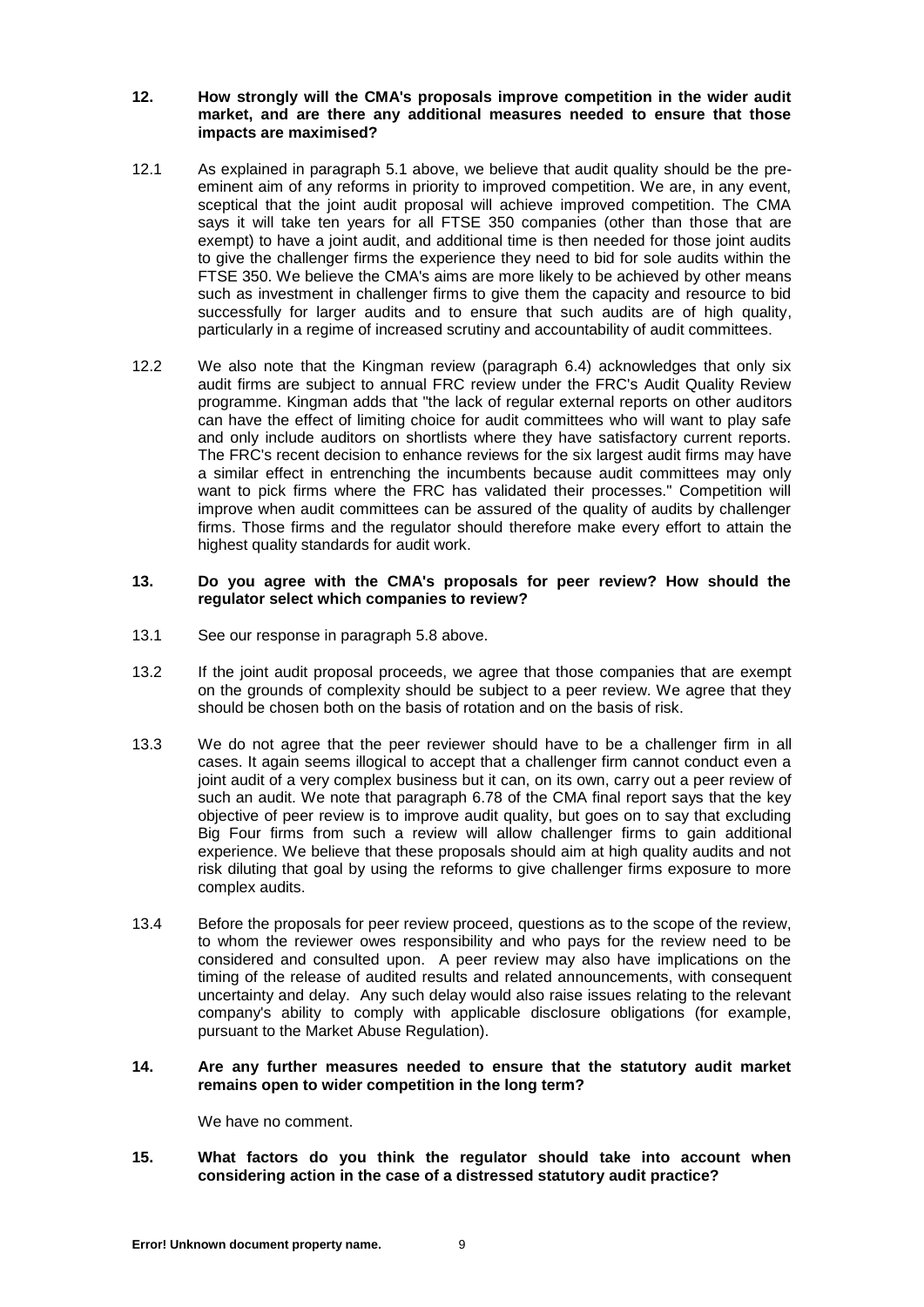We have no comment.

# **16. What powers of intervention do you think the regulator should have in those circumstances, and what should be their duties in exercising them?**

- 16.1 We are concerned at any suggestion that, following the collapse of a Big Four firm, an audit committee might in some way be restricted from choosing the audit firm it believes will deliver the best quality audit. The regulator should not have the power to intervene and direct an audit committee (or a company's shareholders) to select a challenger firm rather than one of the remaining members of the Big Four. To allow such an intervention will be inconsistent with the obligation placed on an audit committee to ensure a high quality audit and prejudicial to the interests of shareholders and other stakeholders.
- **17. Do you agree with the CMA's analysis of the impacts on audit quality that arise from the tensions it identifies between audit and non-audit services?**

We have no comment.

**18. What are your views on the manner and design of the operational split recommended by the CMA? What are your views on the overall market impact of such measures?**

We have no comment

**19. Are there alternative or additional measures which would meet these concerns more effectively or produce a better market outcome?**

We have no comment.

**20. Do you agree with the CMA's proposal to keep a full structural separation in reserve as a future measure?**

We have no comment.

**21. What implementation considerations should Government take into account when considering the operational split recommendations? Please provide reasoning and evidence where possible.**

We have no comment.

**22. Do you agree with the CMA's other possible measures? How would these suggestions interact with the main recommendations? How would these additional proposals impact on the market?**

We have no comment.

**23. Do you agree with the CMA's suggestions regarding remuneration deferral and clawback?** 

We have no comment.

**24. How would a deferral and clawback mechanism work under a Limited Liability Partnership structure?**

We have no comment.

- **25. Do you agree that liberalising the ownership rules for audit firms would reduce barriers for challengers and entrants to the market?**
	- **What positive and negative impacts would this have?**